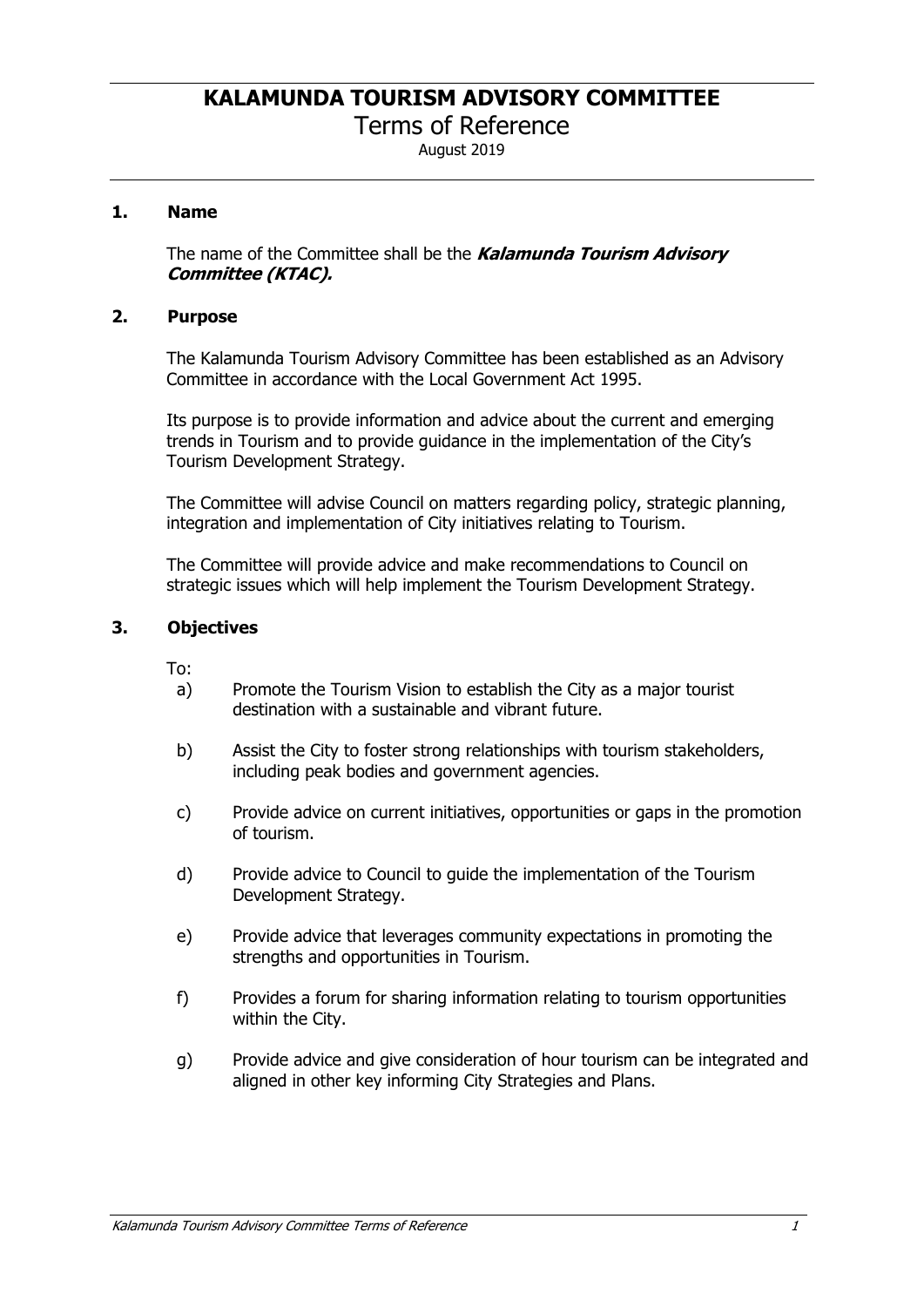## **4. Council's Strategic Alignment**

*Kalamunda Advancing Strategic Community Plan to 2027* 

OBJECTIVE 1.3 - To support the active participation of local communities.

#### **5. Membership**

#### **5.1 Qualification to be a Member**

Members must be able to demonstrate skills, knowledge and experience and a strong interest in tourism development.

#### **5.2 No. of Members**

The committee shall consist of up to 10 full time voting members comprising:

- i. Two Elected Members.
- ii. Two community members with demonstrated experience and an interest in seeing tourism grown in the City of Kalamunda.
- iii. Two community members who have experience in tourism development (not necessarily tourism development within the City).
- iv. One member of a recognised Tourism Industry Board. i.e. Tourism Western Australia, Tourism Council of Western Australia, Destination Perth.
- v. One business consultant with expertise in tourism.
- vi. Two tourism operators, representing different perspectives of tourism, operating within the City.

An invitation to Local State Member of Parliament with a strong interest in tourism will be extended. This is a non-voting position.

Observers are welcome to attend meetings; however, they are not able to become involved in the discussion of the meeting unless the Committee has made a resolution inviting observers to participate.

## **5.3 Deputy Members**

All Council members shall have an appointed Deputy who is to attend meetings in the absence of a member.

All other members may have a deputy delegate appointed if required.

#### **5.4 Term of Appointment**

Appointment is for up to two years and members are eligible for re- appointment following the Council Ordinary Election.

## **5.5 Resignation or Termination of Membership**

i. Membership will be reviewed should a member miss three consecutive meetings without approved leave of absence and the Committee may choose to recommend to Council that the member is removed.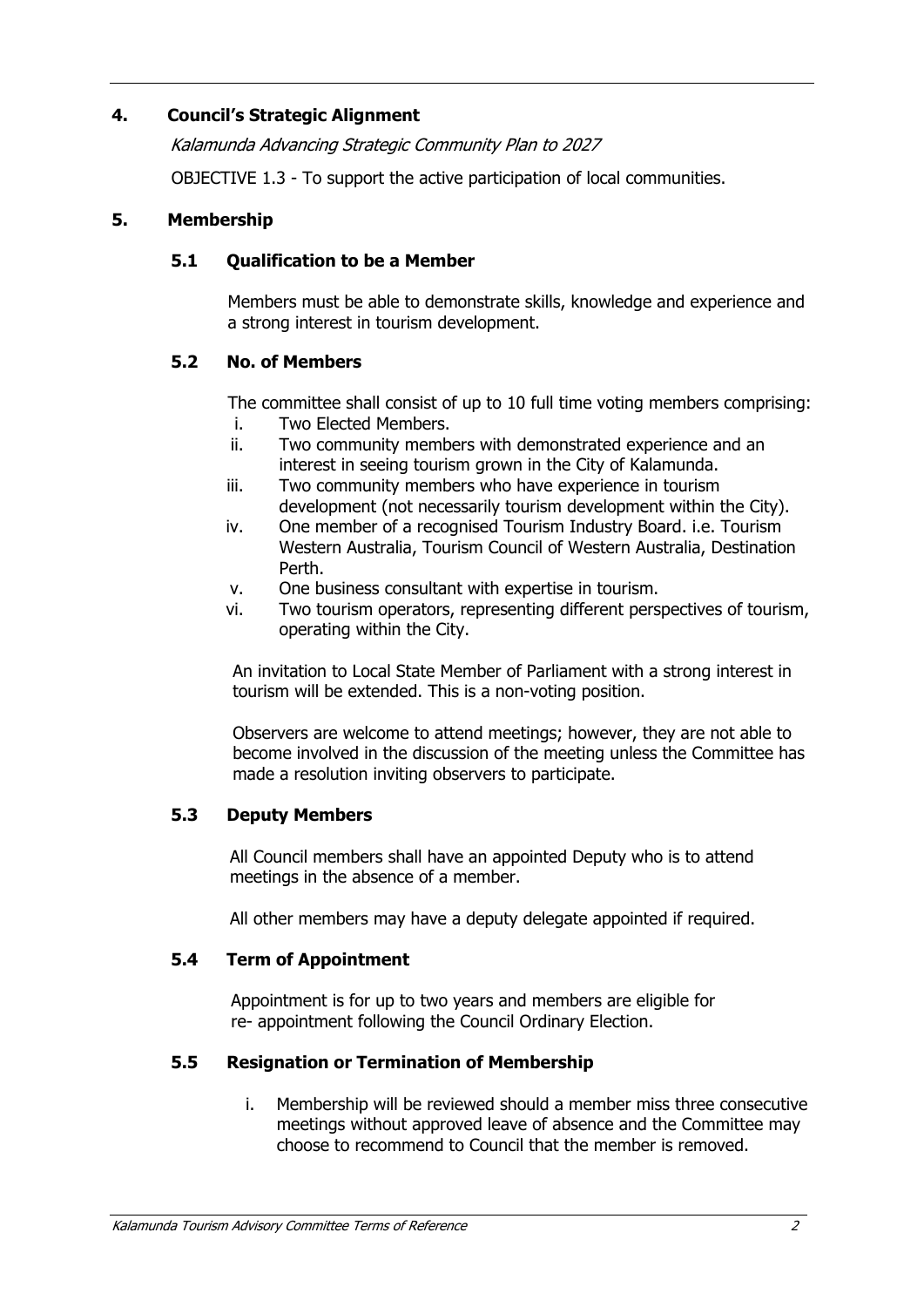ii. A committee member may resign from membership of the committee by giving the Chief Executive Officer or the committee's presiding member written notice of the resignation.

# **6. Election of Presiding Member and Deputy Presiding Member**

- a) The Committee shall elect a Presiding Member and Deputy Presiding member to oversee the chairing of the committee.
- b) The election of the Presiding Member and Deputy Presiding Member will be conducting in accordance with the provisions of the *Local Government Act 1995.*

## **7. Meetings**

# **a) Conduct of Meetings**

All meetings will be conducted in accordance with the provisions of the *Local Government Act 1995* and the City's Standing Orders Local Law and the City of Kalamunda Code of Conduct.

## **b) Inductions**

All Members will be required to attend an induction which will be held prior to the first meeting of the committee following a Council election.

## **c) Schedule of Ordinary Meetings**

The Committee shall meet at least quarterly and can increase the frequency of meetings if required. Meetings should be held on a regular date and time to be determined by the committee

## **d) Special or Extra Meetings**

A Special or extra meeting can be called by: -

- i. A majority decision of the Committee
- ii. The presiding member of the Committee
- iii. By at least 1/3rd of the members of the Committee

A Committee may also choose to form working groups from its membership or to second others with specific skills for undertaking specific tasks required by the Committee in consultation with the City to ensure resources can be made available.

## **e) Quorum**

A quorum shall consist of at least one half of the appointed members. If a quorum is not achieved the meeting can progress informally, with minutes prepared in accordance with established processes